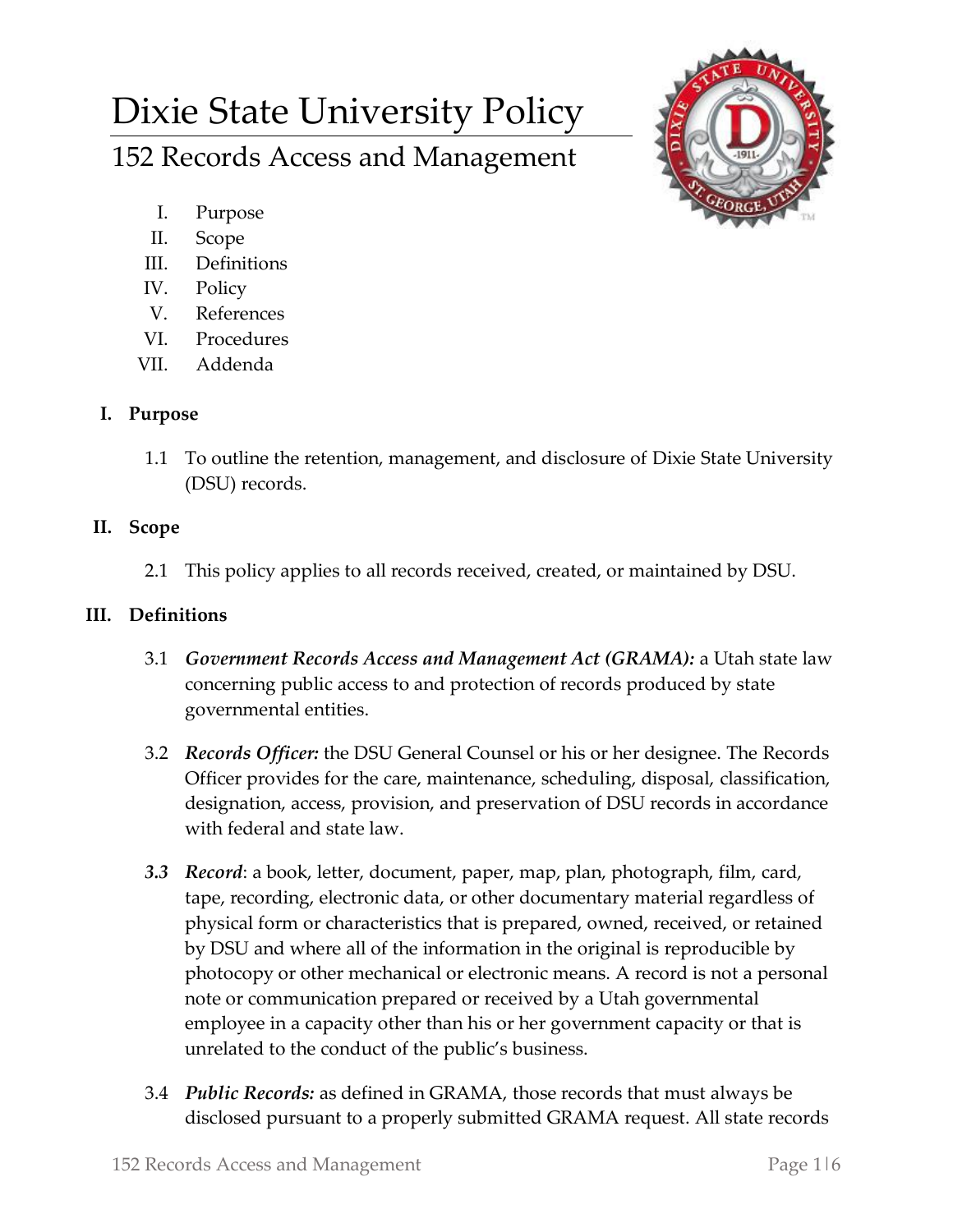are considered public unless they are expressly classified as private, controlled, or protected in the GRAMA statute. Public records include, but are not limited to, laws; basic employee information like name, job title, employment dates, compensation, and qualifications; minutes of open meetings; certain real property records; contractor compensation; and statistical summary data.

- 3.5 *Private Record:* as defined in GRAMA, those records that contain information about individuals including, but not limited to, medical data, library books accessed, and employee data such as home address, home phone number, and social security number.
- 3.6 *Controlled Records:* as defined in GRAMA, those records that contain personal medical, psychiatric, or psychological data, the release of which would be detrimental to the subject's mental health or safety or constitute a violation of normal professional practice and medical ethics.
- 3.7 *Protected Records:* as defined in GRAMA, those records that contain information that is restricted in the public interest including, but not limited to, private business interests, government business and economic interests, government negotiation and legal interests, government operations, and safety and security interests.
- 3.8 *Personnel File:* DSU's saved documentation of the history and status of the employment relationship with an individual employee, gathered in the course of official university business. Records may include, but are not limited to, job application, resume, educational transcripts, job description, benefits enrollment/changes, new hire employee paperwork, statements of salary, job offer and/or job change information, performance appraisals, letters of recognition, disciplinary notices, and payroll action forms.
- 3.9 *Employee Disciplinary Record:* those records produced in the disciplinary process pursuant to DSU Policy 372: Corrective and Disciplinary Action, DSU Policy 371: Faculty Termination, and DSU Policy 373: Termination and Reduction of Workforce including, but not limited to, complaints about the employee; First and Second Level Corrective Discussion notes; written notices of correction; Written Warnings; evidence gathered during investigations including interviews and prior disciplinary history; reports submitted during and following an investigation; relevant personnel file documents; Statements of Just Cause and other documents produced for disciplinary hearings or other review procedures; reports produced by disciplinary hearing boards, neutral arbitrators, and final decision makers including findings letters; resignation letters; and Notices of Termination.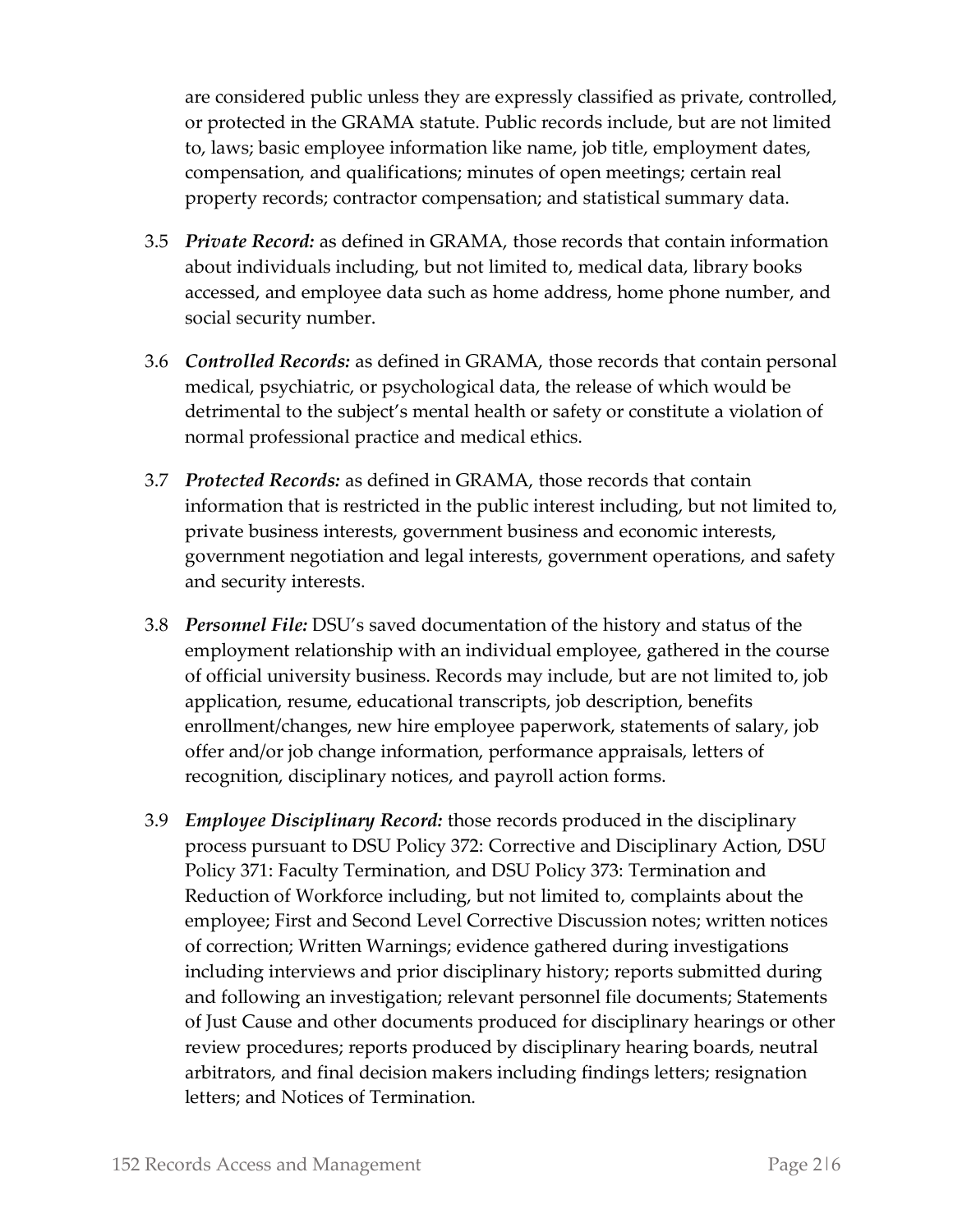- 3.10 *Employee Disciplinary List:* a list of all current DSU employees and a general description of their prior and/or current disciplinary actions taken pursuant to DSU Policy 372: Corrective and Disciplinary Action, DSU Policy 371: Faculty Termination, and DSU Policy 373: Termination and Reduction of Workforce and reclassified as public records pursuant to GRAMA.
- 3.11 *Family Educational Rights and Privacy Act (FERPA)***:** a federal law that protects the privacy of student education records.
- 3.12 *Health Insurance Portability and Accountability Act***:** a federal law that, among other functions, serves to protect the confidentiality and security of protected health information.

## **IV. Policy**

- 4.1 GRAMA Public Records Requests
	- 4.1.1 In compliance with GRAMA, DSU will provide all public records that are not otherwise protected from disclosure and are requested pursuant to a properly submitted GRAMA request.
- 4.2 Disclosures not made pursuant to a GRAMA request
	- 4.2.1 In compliance with GRAMA, DSU employees will not share or release non-public records, or communicate non-public information obtained as a result of their position with the university with person(s) not authorized to have the aforementioned records or information.
		- 4.2.1.1 Employee disclosure of non-public records may be grounds for corrective or disciplinary action.
- 4.3 Record Maintenance
	- 4.3.1 In compliance with GRAMA, DSU will retain, maintain, and destroy records in accordance with a schedule approved by the State Records Committee or, for those records without a specific approved retention schedule, with the model retention schedule maintained by the state archivist (See Addendum 7.2).

## **V. References**

- 5.1 Utah Code, Title 63G, Chapter 2 Government Records Access and Management Act (GRAMA)
- 5.2 20 U.S.C. § 1232g; 34 CFR Part 99 Family Educational Rights and Privacy Act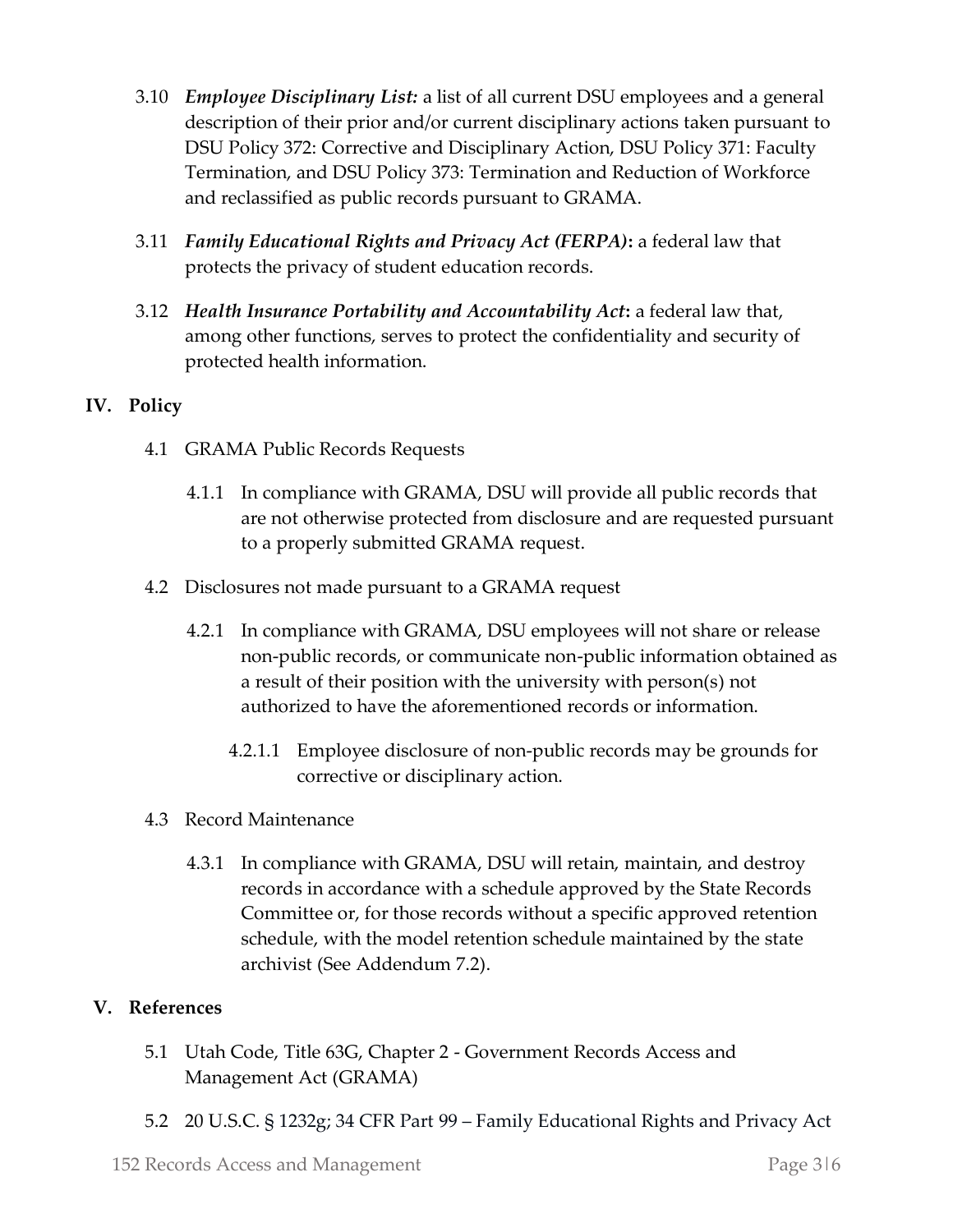(FERPA)

- 5.3 DSU Policy 551: Confidentiality of Records
- 5.4 DSU Policy 372: Corrective and Disciplinary Action
- 5.5 DSU Policy 371: Faculty Termination
- 5.6 DSU Policy 373: Termination and Reduction of Workforce

## **VI. Procedures**

- 6.1 GRAMA Requests
	- 6.1.1 Public records requests must be submitted to the DSU Records Officer and must include the requestor's name, mailing address, and telephone number; and a description of the record requested that identifies the record with reasonable specificity.
		- 6.1.1.1 Requests may be made using the DSU GRAMA Request Form (See Addendum 7.1).
		- 6.1.1.2 Requests not complying with GRAMA requirements may be denied.
	- 6.1.2 The DSU Records Officer will classify requested records pursuant to GRAMA and determine whether records may be provided to the requestor.
		- 6.1.2.1 Records may be classified as public, private, controlled, or protected.
		- 6.1.2.2 Public records that are not otherwise protected from disclosure will be provided to the requestor.
		- 6.1.2.3 Private, controlled, or protected records will not be provided unless one or more of the exceptions outlined in GRAMA applies. Private, Controlled, or Protected information within an otherwise Public record will be appropriately redacted before release.
		- 6.1.2.4 All records provided will comply with other state and federal privacy laws including, but not limited to, FERPA and HIPAA.
	- 6.1.3 In compliance with GRAMA, reasonable fees may be assessed for the direct and indirect costs including, but not limited to, duplicating, compiling, summarizing, redacting, and mailing a record.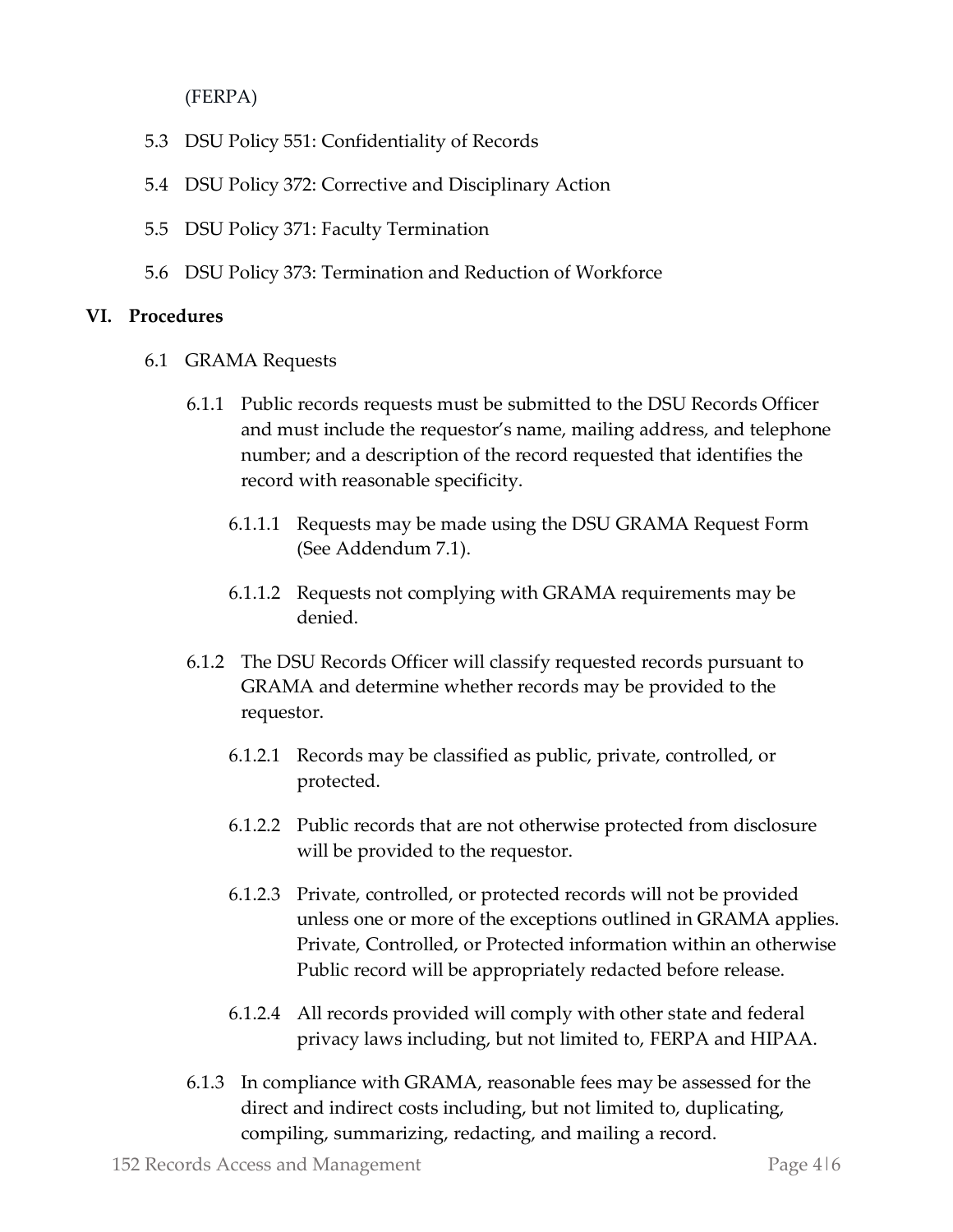- 6.1.4 Denied record requests may be appealed in accordance with GRAMA within 30 days of denial by written notice of appeal to the DSU President.
- 6.2 Employee Disciplinary Records
	- 6.2.1 In accordance with GRAMA, the Records Officer shall reclassify all employee disciplinary records for which charges have been substantiated as public upon the completion of all administrative appeal procedures or after all time for appeal has elapsed.
		- 6.2.1.1 In the event that a single disciplinary process includes both substantiated and unsubstantiated charges, those records relevant *only* to the unsubstantiated charges will not be reclassified as public. Any records that are reasonably related to the substantiated charges will be reclassified as public.
		- 6.2.1.2 Employees will retain the right to review or receive his or her own personnel files including employee disciplinary records at any time pursuant to a properly submitted GRAMA request.
	- 6.2.2 Upon reclassification as public, employee disciplinary records or an updated employee disciplinary list will be available for review or release pursuant to a properly submitted GRAMA request.
		- 6.2.2.1 In general, DSU will not publicly release such records via a press release, website posting, or the like. DSU may, however, publicly refer to information that was previously classified as private, controlled, or protected upon reclassification as public.
	- 6.2.3 At the discretion of the General Counsel and pursuant to GRAMA, records relevant to anticipated or ongoing litigation may not be reclassified as public.
- 6.3 Record Maintenance
	- 6.3.1 An individual may contest the accuracy or completeness of a document pertaining to him or her in accordance with GRAMA by written request to the Records Officer.

## **VII. Addenda**

- 7.1 GRAMA page of OGC website
- 7.2 Utah General Retention Schedules: